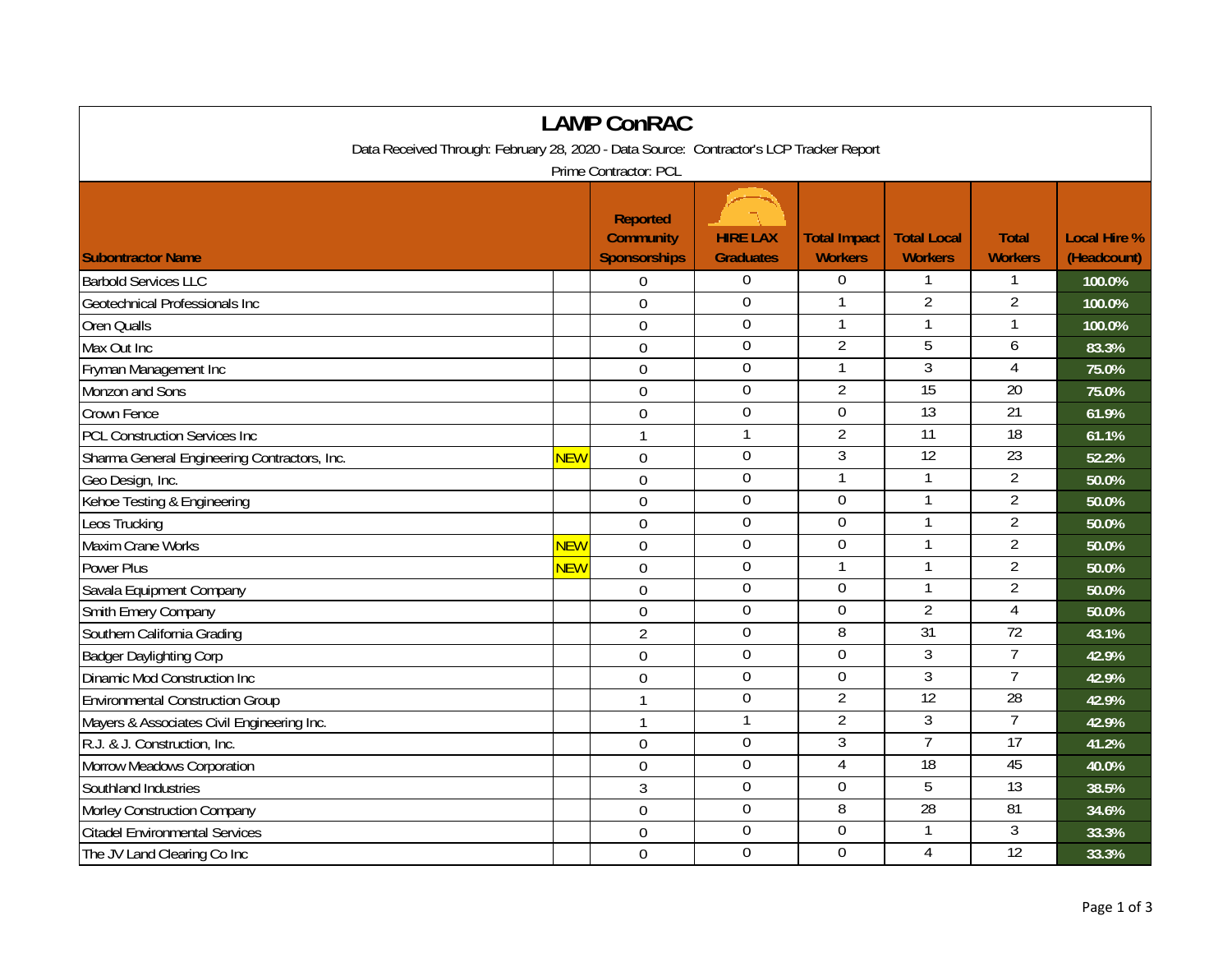| <b>LAMP ConRAC</b>                                                                      |            |                                                            |                                     |                                       |                                      |                                |                                    |  |
|-----------------------------------------------------------------------------------------|------------|------------------------------------------------------------|-------------------------------------|---------------------------------------|--------------------------------------|--------------------------------|------------------------------------|--|
| Data Received Through: February 28, 2020 - Data Source: Contractor's LCP Tracker Report |            |                                                            |                                     |                                       |                                      |                                |                                    |  |
| Prime Contractor: PCL                                                                   |            |                                                            |                                     |                                       |                                      |                                |                                    |  |
| <b>Subontractor Name</b>                                                                |            | <b>Reported</b><br><b>Community</b><br><b>Sponsorships</b> | <b>HIRE LAX</b><br><b>Graduates</b> | <b>Total Impact</b><br><b>Workers</b> | <b>Total Local</b><br><b>Workers</b> | <b>Total</b><br><b>Workers</b> | <b>Local Hire %</b><br>(Headcount) |  |
| <b>Western Paving Contractors</b>                                                       |            | $\mathbf 0$                                                | $\boldsymbol{0}$                    | $\mathbf{1}$                          | 5                                    | $\overline{15}$                | 33.3%                              |  |
| Prieto Construction Company, Inc                                                        |            | $\overline{0}$                                             | $\mathbf{0}$                        | $\mathbf 0$                           | $\overline{2}$                       | $\overline{7}$                 | 28.6%                              |  |
| Murray Company                                                                          | <b>NEW</b> | $\mathbf 0$                                                | $\mathbf 0$                         | $\mathbf 0$                           | $\overline{3}$                       | $\overline{11}$                | 27.3%                              |  |
| Bryton Engineering and Grading, Inc. dba Premiere Engineering Grading Contractors       |            | $\mathbf 0$                                                | $\boldsymbol{0}$                    | $\boldsymbol{0}$                      | $\overline{4}$                       | 16                             | 25.0%                              |  |
| Cascade Drilling                                                                        |            | $\overline{0}$                                             | $\overline{0}$                      | 0                                     | 1                                    | 4                              | 25.0%                              |  |
| Gonsalvez & Santucci dba Conco Pumping                                                  |            | $\overline{0}$                                             | $\overline{0}$                      | $\mathbf{1}$                          | 1                                    | 4                              | 25.0%                              |  |
| Griffith Company                                                                        |            | $\overline{0}$                                             | $\boldsymbol{0}$                    |                                       | $\overline{2}$                       | 10                             | 20.0%                              |  |
| <b>Commodity Trucking</b>                                                               |            | $\overline{0}$                                             | $\mathbf 0$                         |                                       | $\overline{2}$                       | 15                             | 13.3%                              |  |
| Bali Constructon, Inc.                                                                  |            | $\overline{0}$                                             | $\mathbf 0$                         |                                       | $\overline{2}$                       | 18                             | 11.1%                              |  |
| Legacy Reinforcing Steel LLC                                                            | <b>NEW</b> | $\overline{3}$                                             | 3                                   | $\overline{0}$                        | $\mathbf{1}$                         | $\overline{15}$                | 6.7%                               |  |
| 2R Drilling, Inc.                                                                       |            | $\mathbf 0$                                                | $\mathbf 0$                         | $\mathbf 0$                           | $\mathbf 0$                          | 3                              | 0.0%                               |  |
| <b>Belshire Environmental Services Inc</b>                                              |            | $\overline{0}$                                             | $\overline{0}$                      | $\overline{0}$                        | $\overline{0}$                       | $\mathbf{1}$                   | 0.0%                               |  |
| <b>Bernell R Payton</b>                                                                 |            | $\mathbf{0}$                                               | $\mathbf 0$                         | $\overline{0}$                        | $\mathbf 0$                          | $\mathbf{1}$                   | 0.0%                               |  |
| <b>Cattrac Construction Inc</b>                                                         |            | $\mathbf 0$                                                | $\boldsymbol{0}$                    | $\boldsymbol{0}$                      | $\boldsymbol{0}$                     | $\mathbf{1}$                   | 0.0%                               |  |
| <b>CMZ</b> Excavation Inc                                                               |            | $\overline{0}$                                             | $\mathbf 0$                         | $\mathbf 0$                           | $\mathbf 0$                          | $\overline{2}$                 | 0.0%                               |  |
| Coast Surveying, Inc.                                                                   |            | $\mathbf 0$                                                | $\mathbf 0$                         | $\mathbf 0$                           | $\mathbf 0$                          | $\overline{11}$                | 0.0%                               |  |
| <b>Connor Concrete Cutting and Coring</b>                                               |            | $\mathbf 0$                                                | $\boldsymbol{0}$                    | $\mathbf 0$                           | $\mathbf 0$                          | 5                              | 0.0%                               |  |
| David L Addision Inc dba Addison Equipment Rental                                       |            | $\overline{0}$                                             | $\mathbf 0$                         | $\mathbf 0$                           | $\mathbf 0$                          | $\overline{2}$                 | 0.0%                               |  |
| <b>Fastrack Rentals Inc</b>                                                             |            | $\mathbf 0$                                                | $\mathbf 0$                         | $\mathbf 0$                           | $\overline{0}$                       | $\mathbf{1}$                   | 0.0%                               |  |
| <b>Garrett Construction</b>                                                             |            | $\overline{0}$                                             | $\overline{0}$                      | $\overline{0}$                        | $\overline{0}$                       | $\overline{3}$                 | 0.0%                               |  |
| Greg Searcy Trucking                                                                    |            | $\overline{0}$                                             | $\mathbf 0$                         | $\mathbf 0$                           | $\mathbf 0$                          | $\mathbf{1}$                   | 0.0%                               |  |
| Lozano & Sons Water Trucks                                                              | <b>NEW</b> | $\mathbf{0}$                                               | $\overline{0}$                      | $\overline{0}$                        | $\overline{0}$                       | $\mathbf{1}$                   | 0.0%                               |  |
| Lukkes Striping Inc                                                                     |            | $\mathbf 0$                                                | $\mathbf 0$                         | $\mathbf 0$                           | $\mathbf 0$                          | $\mathfrak{Z}$                 | 0.0%                               |  |
| Newman Backhoe Service Inc                                                              |            | $\overline{0}$                                             | $\boldsymbol{0}$                    | $\overline{0}$                        | $\overline{0}$                       | $\mathbf{1}$                   | 0.0%                               |  |
| Nold's Equipment                                                                        |            | $\mathbf 0$                                                | $\mathbf 0$                         | $\mathbf 0$                           | $\mathbf 0$                          |                                | 0.0%                               |  |
| <b>Pavement Recycling Systems</b>                                                       |            | $\mathbf{0}$                                               | $\boldsymbol{0}$                    | $\boldsymbol{0}$                      | $\boldsymbol{0}$                     | $\mathbf{1}$                   | 0.0%                               |  |
| Penhall Company                                                                         |            | $\overline{0}$                                             | $\overline{0}$                      | 0                                     | $\boldsymbol{0}$                     | $\mathfrak{Z}$                 | 0.0%                               |  |
| RMA Group                                                                               |            | $\mathbf 0$                                                | $\mathbf 0$                         | $\theta$                              | $\Omega$                             | 5                              | 0.0%                               |  |